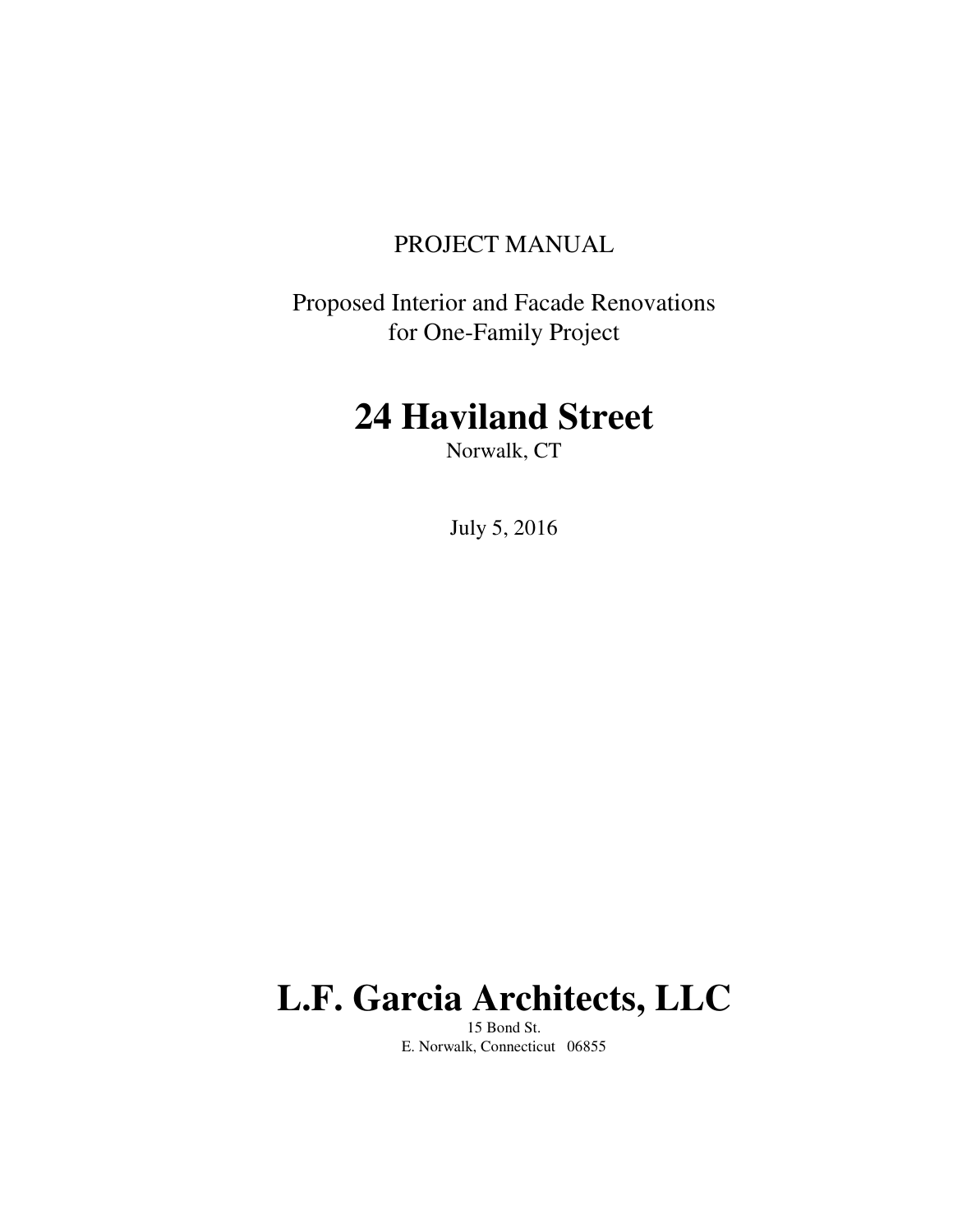#### **INVITATION TO BIDDERS**

The City of Norwalk Redeveolpment Agency and North Walke Housing Corporation seek sealed bids for the second of eight housing projects by a General Construction Contract to include: General Construction, Plumbing, Mechanical and Electrical Work for construction of Interior and facade Renovations to their residence located at 24 Haviland Street, Norwalk, Connecticut. Duplicate copies of bids shall be submitted to the City of Norwalk Redevelopment Department, at 125 East Ave, Norwalk, CT no later than **11:00 a.m. August 4 , 2016**. Bids will be opened publicly. Copies of the Bidding Documents may be examined at City of Norwalk Redevelopment office. There will be a non mandatory pre bid meeting and walk through at **11:00 a.m**. on **July 26, 2016**.

The form of Contract shall be AIA Contract Document A-105 Standard Form of Agreement between Owner & Contractor for Residential or Small Commercial projects, latest edition, with reference to these Specifications and Drawings, and including provision for a stipulated Contract Sum, the time of completion of the work, the amount and manner of making progress payments and the approval of insurance documents, shall be executed prior to commencement of the work. Bids shall remain valid for a minimum of 30 days from submission deadline.

Prior to submitting bid the Contractor shall visit the site to familiarize himself with and verify all conditions and dimensions. Discrepancies or questions shall be reported to the Architect in writing prior to submission of bids no less than five (5) days before bid openings. Submission of bid signifies thorough knowledge of existing conditions and acceptance of the Contract Documents.

Bids shall include a proposed project schedule to be included in the formal Owner/Contractor Contract, indicating starting and completion dates of construction work. Schedule shall also include dates (and duration in working days where applicable), name of Insuance carrier, Copies of current workman's compensation certificates, copy of current Contractor's license along with the following critical items:

- 1) Demolition
- 2) Placement of Concrete
- 3) Rough Carpentry<br>4) Weather-tight enc
- 4) Weather-tight enclosure (including window installation)<br>5) Finishes (Drywall, hardwood, plumbing, painting)
- 5) Finishes (Drywall, hardwood, plumbing, painting)
- 6) Substantial completion
- 7) Final Sign-off/Certificate of Occupancy

The Owner reserves the right to accept or reject any or all bids, to waive technicalities, and to award the contract as will best serve his/her interests.

Address questions, requests for additional information and all bids to Lou Garcia, AIA,L.F. Garcia Architects LLC Tel. email: *lfgarcia.ra@gmail.com or (203) 981-5800.*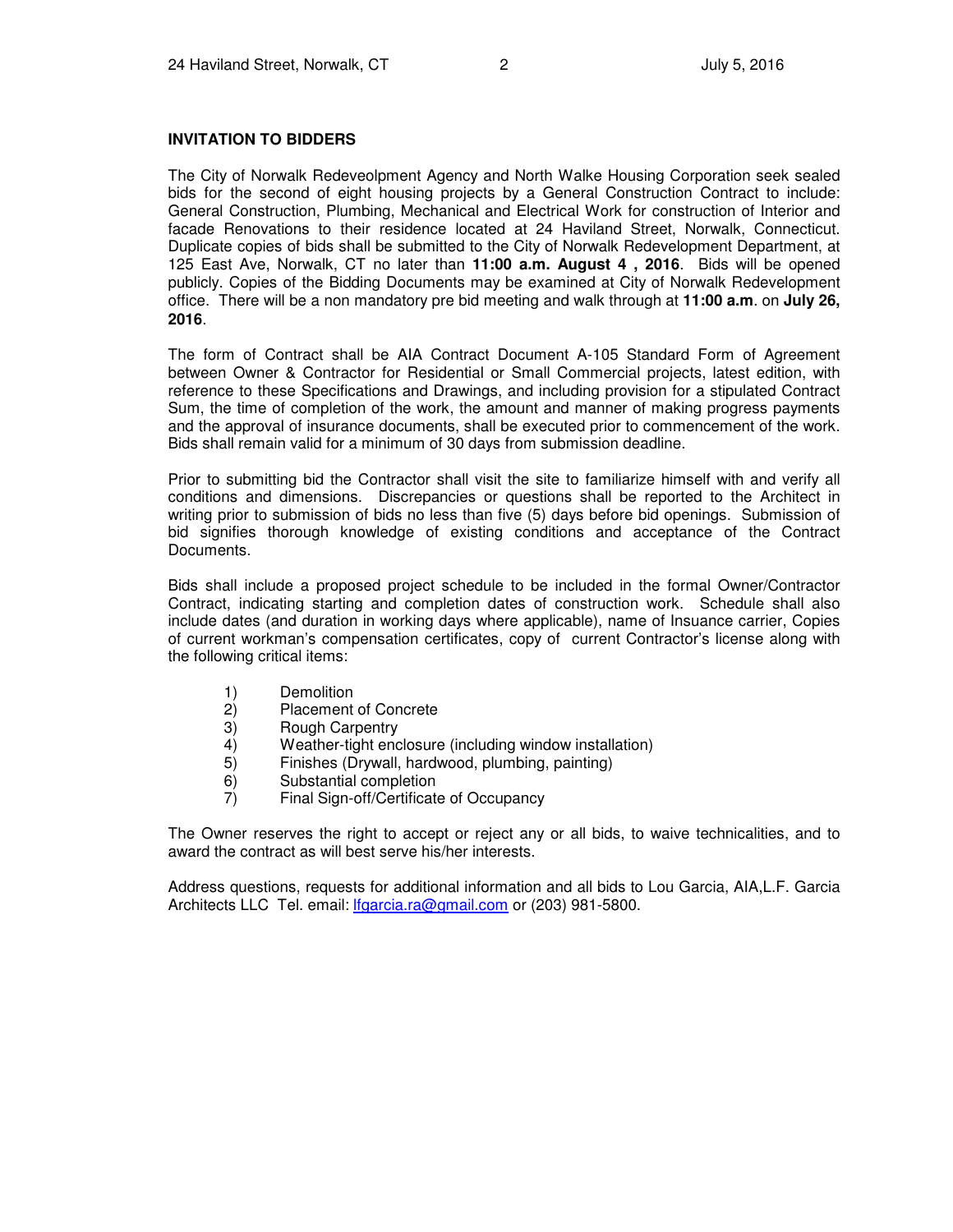#### **PROPOSAL FORM**

1. Submit proposals in strict compliance with "Instructions to Bidders." Fill in all blanks. The Owner reserves the right to reject incomplete proposal forms. This bidding document is not part of the Cntract Documents, unless specifically referenced in the Owner/Contractor Agreement.

2. Bidder: (Bidder: Fill in your complete name and address.)

3. Base Bid: The bidder proposes to perform all of the Work required by the Contract Documents for the amount of: \$

4. Breakdown of Base Bid Sum

 The following breakdown of Base Bid Sum is Submitted for owner's accounting purposes only, and is not intended as a basis for establishing prices for additions to or deletions form the Contract Sum. The amounts shown include all labor, materials, tools, equipment and services required to perform each of the stated items of work, and include all takes, insurance, and other general expenses.

| General Construction (where applicable):                                                                                                                                                                                                                                                                                                                                                                                                                                                                                                                                                                                   | Amounts: |
|----------------------------------------------------------------------------------------------------------------------------------------------------------------------------------------------------------------------------------------------------------------------------------------------------------------------------------------------------------------------------------------------------------------------------------------------------------------------------------------------------------------------------------------------------------------------------------------------------------------------------|----------|
| <b>General Conditions</b><br>Site Work and Excavation<br>Landscaping<br>Demolition, Cutting & Patching<br>Concrete & Cement Work<br><b>Masonry Work</b><br>Structural Steel & Miscellaneous Metals<br>Rough Carpentry & Drywall Construction<br>Finish Carpentry & Millwork<br>Re Roofing - Asphalt shingles & EPDM<br>roofing<br>New Siding & PVC trim<br><b>Building Insulation</b><br>Cabinetry<br>Doors & Windows<br>Flooring / Tile Work<br>Interior Painting & Trim<br>Gutters<br>Finish Hardware & Accessories<br><b>Residential Appliances</b><br><b>Window Treatments</b><br><b>General Construction Subtotal</b> |          |
|                                                                                                                                                                                                                                                                                                                                                                                                                                                                                                                                                                                                                            |          |
| Heating, Ventilating & Air Conditioning<br>Electrical Work & Lighting<br>Plumbing Work & Fixtures                                                                                                                                                                                                                                                                                                                                                                                                                                                                                                                          |          |
| <b>Filing Fees &amp; Permits</b><br>Insurance<br>Overhead & Profit                                                                                                                                                                                                                                                                                                                                                                                                                                                                                                                                                         |          |
| GRAND TOTAL (must equal base bid):                                                                                                                                                                                                                                                                                                                                                                                                                                                                                                                                                                                         |          |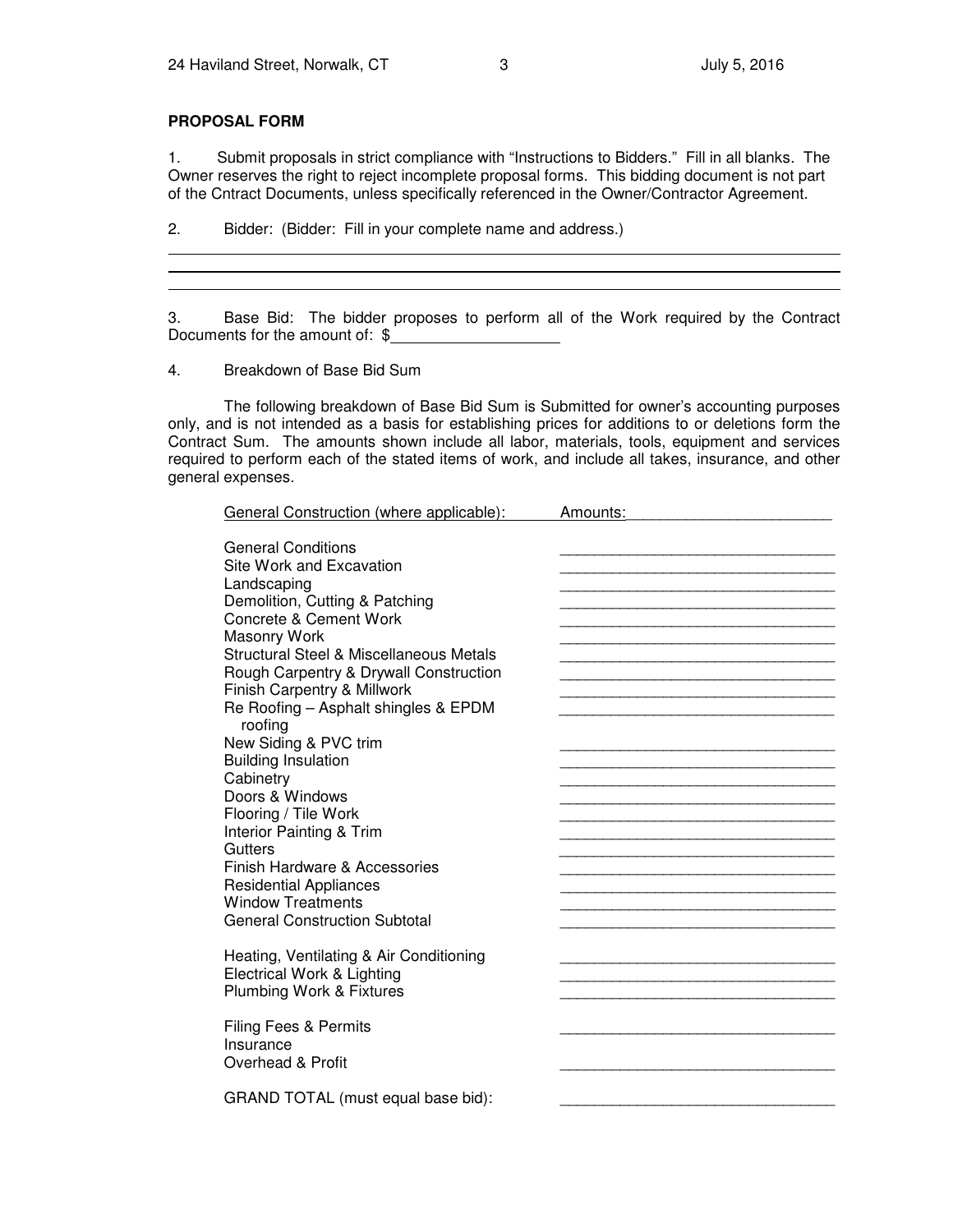#### 5. PRINCIPAL SUBCONTRACTORS:

| TRADE (where applicable):                        | NAME: | LOCATION: |
|--------------------------------------------------|-------|-----------|
| Asbestos Abatement                               |       |           |
| Interior Painting                                |       |           |
| <b>Exterior Painting</b>                         |       |           |
| <b>Tile</b>                                      |       |           |
| Drywall                                          |       |           |
| Masonry                                          |       |           |
| Re- Roofing - Asphalt Shingles<br>& EPDM Roofing |       |           |
| Finish Carpentry & Millwork                      |       |           |
| <b>Electrical Work</b>                           |       |           |
| Plumbing Work                                    |       |           |
| <b>HVAC</b>                                      |       |           |
| Other                                            |       |           |

6. TAXES: **Exemption From Tax -** The Owner is a Non-Profit organization and therefore, purchases made by Owner are exempt from payment of State of Connecticut Sales and Use Taxes. Such taxes must not be included in the bid price of any item or materials permanently incorporated into the work or furnished to the Agency under the Contract.

7. **Requisitions For Payments -** Prior to submitting the first payment request the contractor will submit a schedule of values for review and consideration by the owner. The schedule of values will be negotiated if necessary and will be the basis for all payments.

Payment requests will be made on AIA form G702 with G703 or equivalents. **There will be a 10% retainage held on each payment request.** This retainage amount will be payable at project completion.

8. **CONTRACT DOCUMENTS:** The Contract shall consist of this Proposal Form, AIA Contract Document A-105 Standard Form of Agreement between Owner & Contractor for Residential or Small Commercial projects, Project Manual and Drawings prepared by L.F. Garcia Architects, LLC. Drawings consist of the following:

| DWG.    | TITLE                                     | <b>DATED</b>  |
|---------|-------------------------------------------|---------------|
| Cover   | Cover sheet                               | June 13, 2016 |
| $D-1$   | Existing and Demolition Floor plans       | June 13, 2016 |
| $D-2$   | <b>Existing and Demolition Elevations</b> | June 13, 2016 |
| $A-1$   | Proposed Floor Plans                      | June 13, 2016 |
| $A-2$   | <b>Proposed Elevations</b>                | June 13, 2016 |
| $A-3$   | <b>Proposed Cross Section</b>             | June 13, 2016 |
| Kitchen | Proposed Kitchen Cabinet Elevations       | June 13, 2016 |
|         |                                           |               |

9. SUBSTITUTION OF SUBCONTRACTORS: The undersigned agrees that during the progress of the construction, Subcontractors shall not be changed unless approval is first obtained in writing from the Owner and/or Architect.

10. CONTRACTOR'S PROJECT SUPERVISOR: The undersigned agrees to provide the name, home address and cell phone number of the Project Supervisor to be assigned to the project. The Project Supervisor shall not be changed throughout the duration of the Project except under extraordinary circumstances.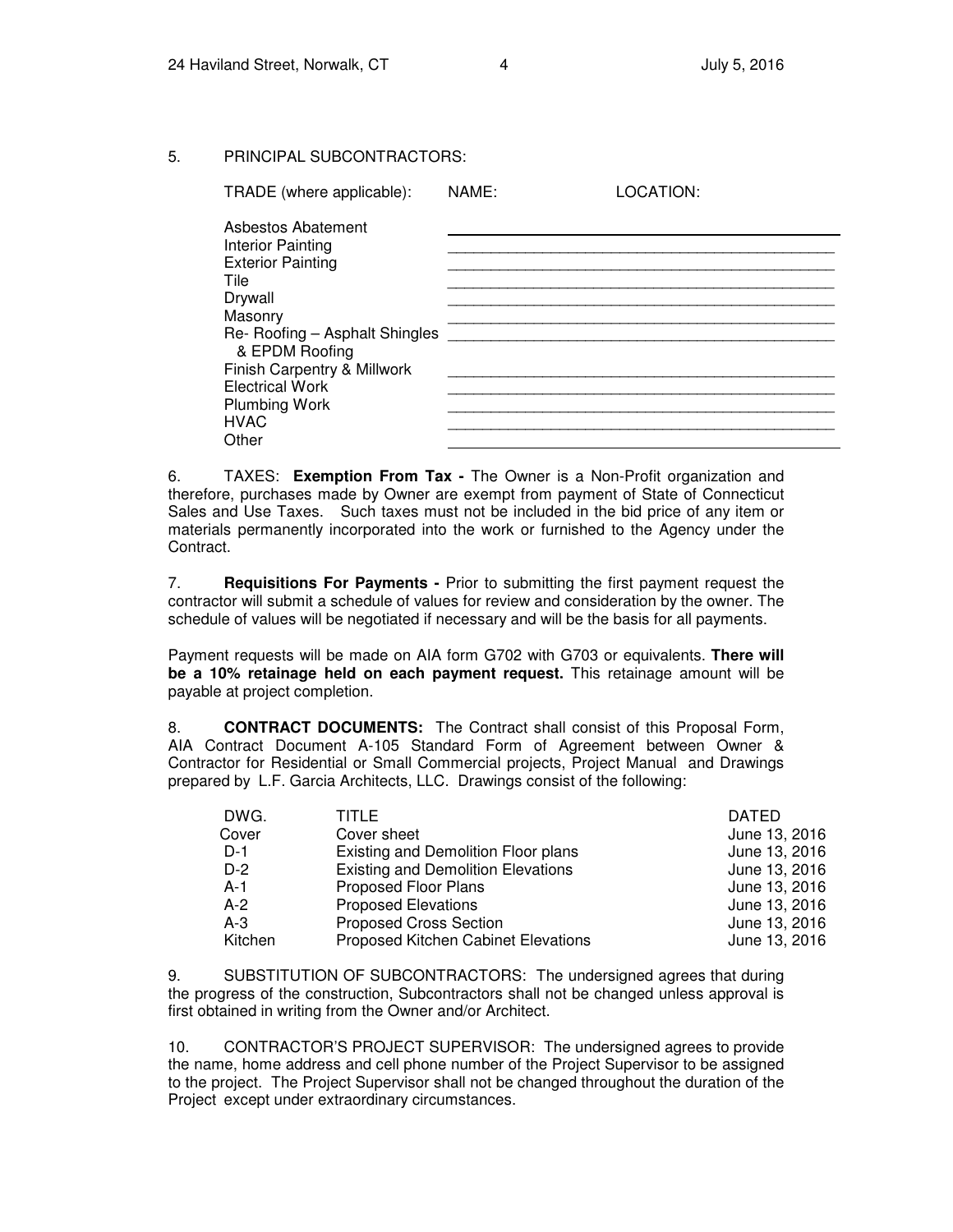11. CAPABILITY: The undersigned hereby irrevocably states that it is solvent, has adequate capital, equipment and proper labor force to undertake this project and that to the best of its knowledge, there are no legal proceedings against the company, corporation, partnership or sole owner, presently or pending and in so stating, hereby affixes their signatures to this proposal.

12. CONTRACT TIME: (Bidder: Fill in complete dates.) The bidder proposes to commence work and achieve substantial completion (subject to authorized adjustments) on the following dates:

Proposed Starting Date:

Date of Substantial Completion:

13. ADDITIONAL WORK: The undersigned agrees to perform any additional work added to the Contract at actual cost plus the following percentage of overhead and profit: **Twenty percent (20%).**

#### 14. **MATERIALS/EQUIPMENT/APPLIANCE SCHEDULE:**

- A. Toilets Kohler #14799-0 (2)
- B. Tubs Kohler #1946 (2)
- C. Shower/tub control Moen #L82694EP (2)
- D. Vanity  $-1<sup>st</sup>$  floor  $-72$ " Schrock Reflection with 2 doors & 6 drawers with fillers as needed.  $2^{nd}$  floor  $-42$ " Schrock Reflection with 1 door & 3 drawers
- E. Vanity knobs Allow \$4 per knob or pull owner to choose
- F. Vanity tops Corian "Platinum"
- G. Vanity sinks (3) Corian "Accessable" #810 designer white
- H. Bath faucet Moen Oxby #84660SRN (3)
- I. Medicine cabinets (3) Kraftmaid Traditional Recessed Mirrored TV3030.PC.TS-BNW1-WH
- J. Cabinets Shenandoah Winchester Thermofoil all plywood construction
- K. Counter top Conentino Sensa Majestic White
- L. Cabinet knobs Allow \$4 per knob or pull owner to choose
- M. Kitchen sink Kraus KBU14
- N. Kitchen faucet Moen Renzo CA87316SRS
- O. Dishwasher Frigidaire FFBD2411NS
- P. Stove Frigidaire FGGF3035RF (gas)
- Q. Refrigerator Frigidaire FFHT2131QS
- R. Microwave/vent Frigidaire FFMV164LS
- S. Clothes washer Amanda NTW4605EW
- T. Clothes dryer Amanda NED4655EW (elec)
- U. Vinyl plank Flooring Shaw Regency Gunstock
- V. Carpet Mohawk Au Naturel Wild Oats
- W. Bathroom floor tile Style Selections Skyro Gray 12x12 #1095930 with medium gray grout – epoxy type
- X. Bathroom wall tile US Ceramic 3"x6" #U072-36-1N
- Y. Base molding Brosco #AB2121FJ
- Z. Door casings Brosco #B100FJ with B150 rosette
- AA. Window casings Brosco #MARBFJ
- BB. Crown molding Brosco #WM47FJ
- CC. Interior doors swinging Masonite 6 panel pine solid core
- DD. Interior door swing hardware Bedrooms & Bathrooms Gatehouse Olivia #LA7X201B, Closets swing – Gatehouse Olivia #LA7X203B
- EE. Bi-fold doors Louvered by Masonite
- FF. Bi-fold hardware Stanley-National #BF30 series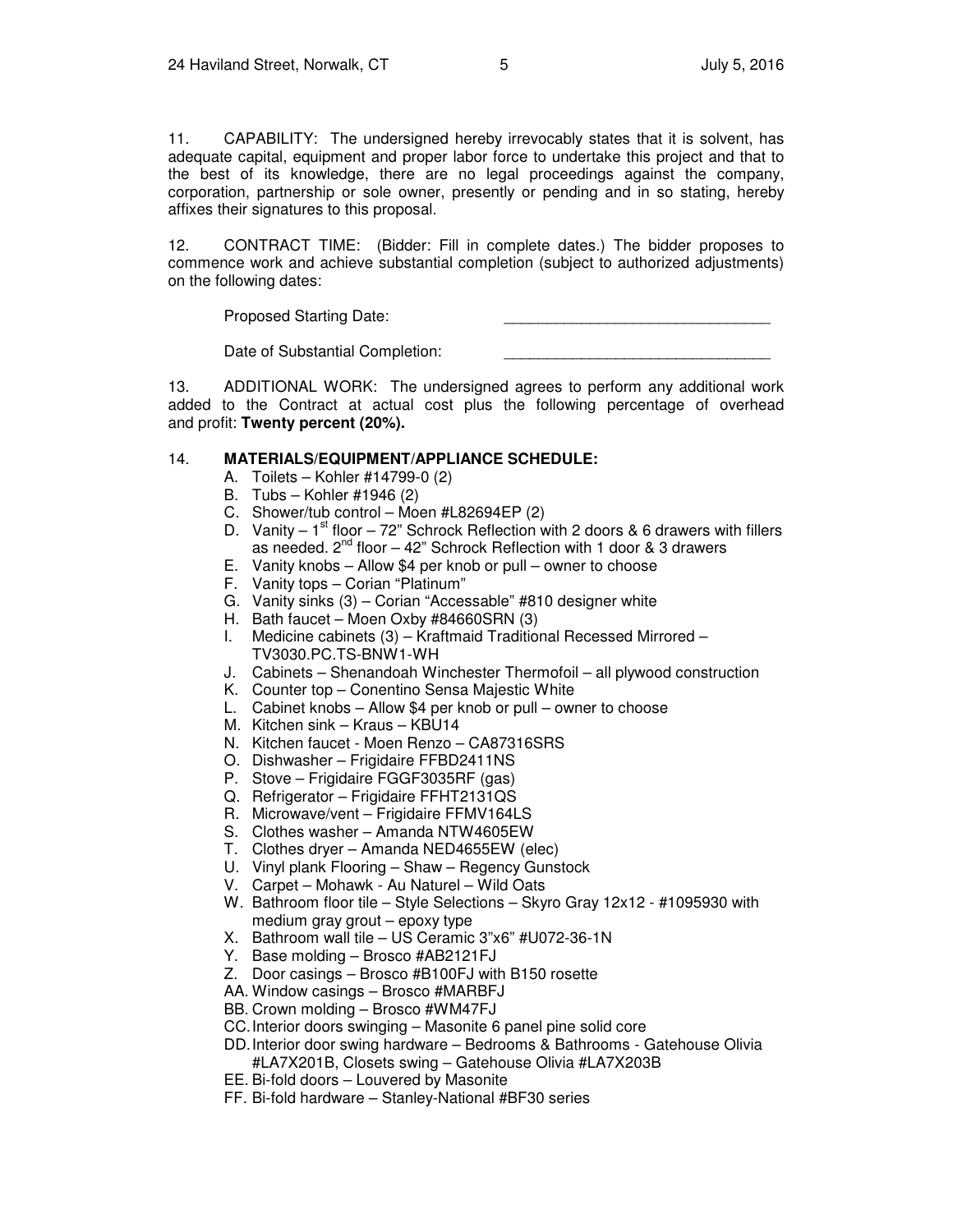- GG. Exterior Doors Front Thurma-Tru Benchmark #DMFMDL0176P30RB French doors – Change to Gliding – Jeld-Wen 4500 #LOWOLJW155900012 with a Gatehouse lock #U 9848-L Rear – Thurma-tru Benchmark #SSCD4E30LB Rear Storm Door – Larson Williamsburg #35004031 Basement door – 6 Panel insulated steel – Stanley or equal.
- HH. Exterior door hardware Front –Emtek Saratoga x Elan Handle set US10BxUS15, 2 3/8" backset with deadbolt US15, LU 2 3/8" backset Rear – Emtech Luzern Passage set with Emtek deadbolt US15 keyed to front door.
	- Basement door Emteck deadbolt US15 keyed to house locks.
- II. Door stops Gatehouse Entry –#S849-482, Interior #23300TNXLG
- JJ. Hot water heater Navien NPE -240 A/S use  $\frac{3}{4}$  gas pipe
- KK. Furnace 98% efficient gas fired **submit data sheet with bid**
- LL. A/C unit Seer 14 **submit data sheet with bid**
- MM. Roofing EPDM 60 mil Mulehide or Firestone
- NN. Roofing shingle GAF Timberline Lifetime color by owner
- OO. Fencing Mercury Excellum Kingston series 6' high privacy with Gothic caps and 5" square posts.
- PP. Kitchen light fixture surface Good Earth Lighting #FL1060-NK3-14LF0-G with Sylvania #79160 bulbs (8.5W LED)
- QQ. Kitchen recessed lights Halo #RL560WH6840R (5)
- RR. Kitchen under-counter light fixtures Utiltech Pro #UC1061-WH1-24LF)-U (2)
- SS. Living/family/dining area recessed fixtures Halo #RL560WH6840R (10)
- TT. Bathroom light/fan Broan #791LEDM (2)
- UU. Bathroom light fixture (1<sup>st</sup> floor only) Utilitech Pro #MXL302-LED18K835
- VV. Bathroom wall fixture Profolio #37256 (2) with Utilitech Pro bulbs #YGA03A37-12W-D-830
- WW. Bedroom light fixture Project Source #MXL304-LED18K830N (3)
- XX. Hall & Stairs light fixture Project Source #MXL304-LED18K830N (4)
- YY. Basement light fixtures Leviton #9875, Eaton #604-SP-L or equal with Sylvania 9.5 watt LED #79490 or equal (6)
- ZZ. Bonus space (attic) light fixtures Ultitech Pro #MXL302-LED18K835 (3)
- AAA. Front porch light fixture Quoizel #NY8315K with Utilitech Pro #YGA03A37-16.5W-D-830 (16.5 LED)
- BBB. Rear decks light fixture Lithonia #OFLR 6LC-MO-WH (2)

#### **Note: All of the above products are "or equal". Contractor is to supply cut (data) sheets or material samples for approval prior to ordering. It is recommended using specified products for bid purposes.**

#### **SEE LAST PAGE FOR ADDITIONAL WORK IN PROJECT SCOPE**

#### 15. SECTION 3 REQUIREMENTS

A minimum of 25% of contract monies will go toward the procurement of labor or materials and equipment utilizing firms (contractors or vendors) that are Section 3 eligible. That is, a minimum of 25% of this contract must be awarded to firms that are based in Norwalk and/or employ Norwalk residents that have low or moderate incomes as defined by HUD.

30% of all new hires (labor) made by the General Contractor during the contract period, including 2 weeks prior to signing the contract, will be Section 3 eligible persons.

#### 16. INSURANCE AND INDEMNIFICATION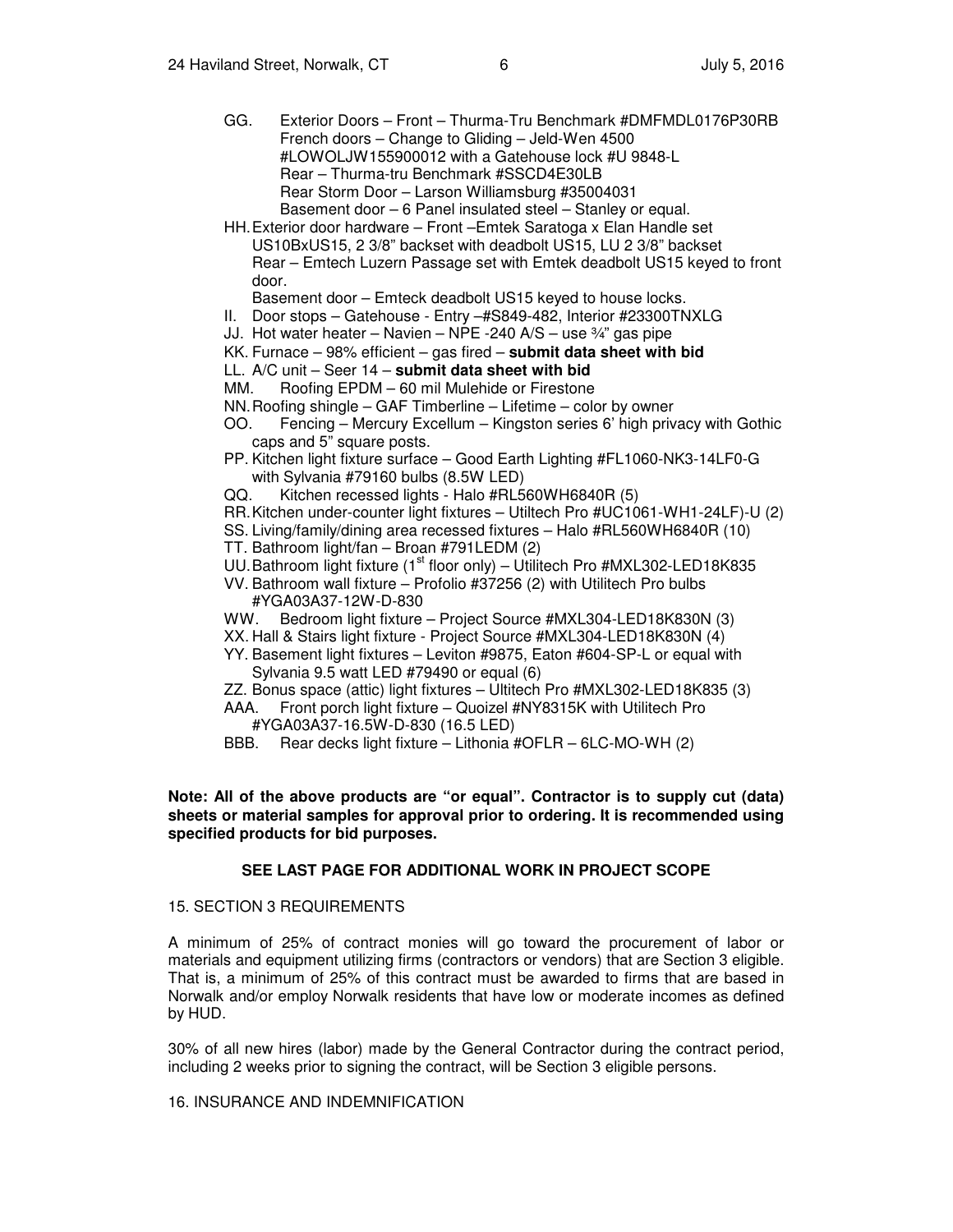The Contractor agrees to obtain at its own cost and expense all insurance required by the Contract Documents and to keep the same in continuous effect until the Director indicates the termination of the Contractor's responsibilities hereunder. Before commencing the work, the Contractor shall furnish the Agency with a certificate of insurance, and shall thereafter provide renewal certificates, as appropriate, evidencing such coverage written by a company or companies acceptable to the Agency. Each insurance certificate shall be endorsed to name **North Walke Housing Corporation (North Walke)** and the **Norwalk Redevelopment Agency (NRA)** as additional insured parties and shall provide that the insurance company shall notify North Walke or NRA by certified mail at least thirty (30) days in advance of termination of or of any change in the policy. No change shall be made without the prior written approval of the Agency's legal counsel.

The Contractor expressly agrees to at all times indemnify, defend and save harmless North Walke Housing Corporation and Norwalk Redevelopment Agency, and its respective officers, agents and employees, on account of any and all demands; claims; damages; losses; litigation; financial costs and expenses, including counsel fees; and compensation arising out of personal injuries (including death), any damage to property, real or personal, and any other loss, expense or grievance directly or indirectly arising out of, related to or in connection with the Project and the work to be performed hereunder by the Contractor, its employees, agents, subcontractors, material suppliers, or anyone directly or indirectly employed by any of them. The Contractor shall and does hereby assume and agree to pay for the defense of all such claims, demands, suits, proceedings and litigation. The provisions of this paragraph shall survive the expiration or early termination of this Contract and shall not be limited by reason of any insurance coverage.

Minimum insurance requirements: General Liability - \$1,000,000 Property Damage - \$100,000 Workers Compensation - \$100,000

#### 17. LAWS, PERMITS AND LICENSES

The Contractor shall observe all federal, state, and local laws and regulations and agrees to procure all necessary licenses and permits, pay all charges and fees, and give all notices necessary and incident to the due and lawful prosecution of the work hereunder.

| 18. | Signed and sealed this ______ day of ________________________, 2016. |  |
|-----|----------------------------------------------------------------------|--|
|     |                                                                      |  |
|     |                                                                      |  |
|     | Title:                                                               |  |
|     |                                                                      |  |
|     | City, State:                                                         |  |
|     | Telephone:                                                           |  |
|     |                                                                      |  |
|     |                                                                      |  |

END OF PROPOSAL FORM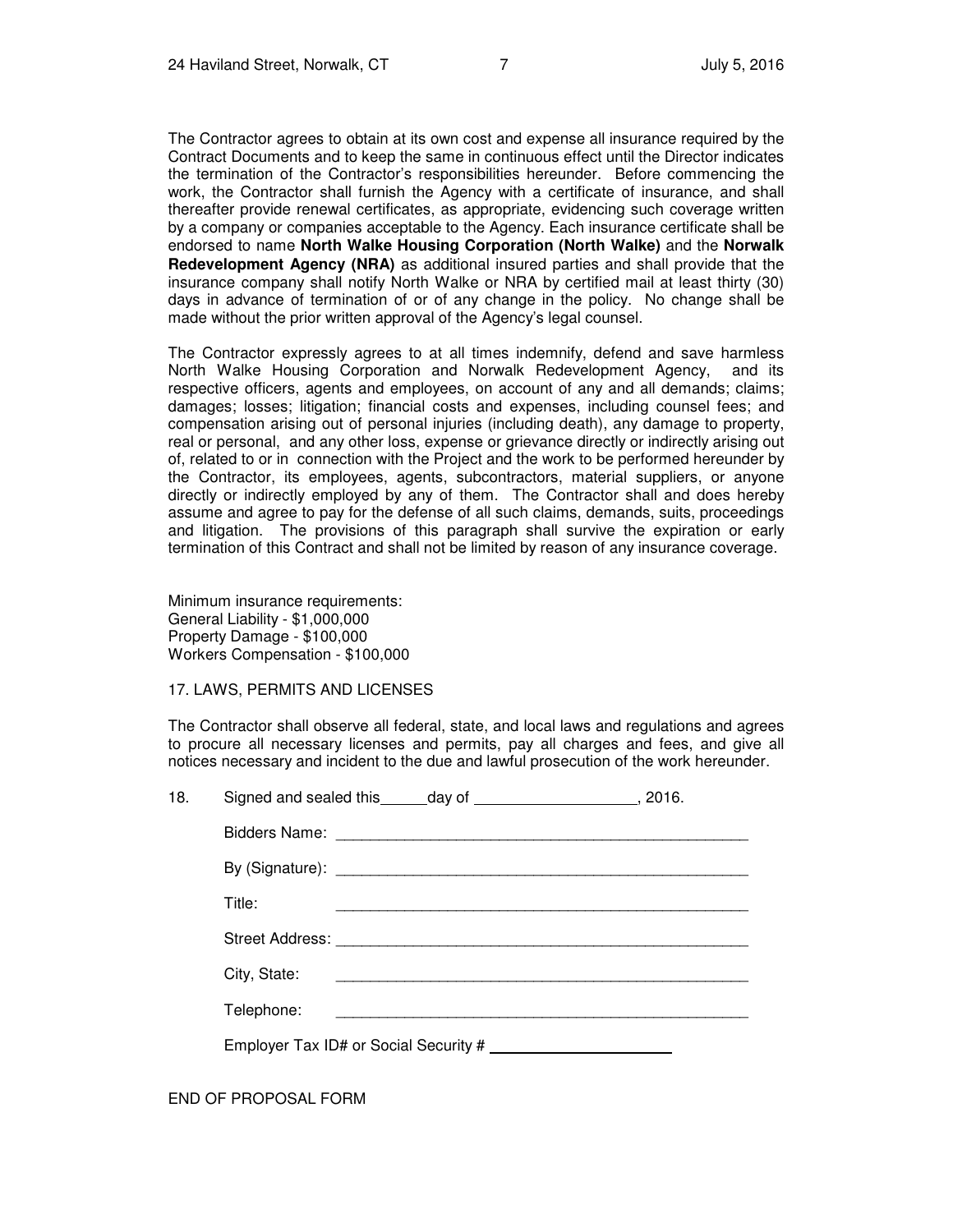## **SEE LAST PAGE FOR ADDITIONAL WORK WITHIN SCOPE**

#### **GENERAL CONDITIONS**

All work shall comply with state and local codes and ordinances, and shall be performed as described in these Contract Documents to the highest standards of craftsmanship by journeymen of the respective trades.

Samples shall be submitted to the Architect of all materials proposed for substitution of specified materials, and of workmanship representing artistic techniques specified below. Shop drawings for all fabricated items as listed herein, shall be submitted for review and approval prior to fabrication of such items.

Contractor shall present the building to the Owner for acceptance clean and ready for occupancy. All interior surfaces, furnishings, fixtures. and appliances shall be certified to be free from any lead-bearing dust or other deleterious substances resulting from demolition and/or construction activities. All glass shall be cleaned and polished, floors swept broom clean, carpets vacuumed, fixtures washed, with labels removed. Exterior shall be left clean with all debris removed. All plantings shall be left in healthy condition.

Contractor shall carry builders' risk "All Risk" insurance to cover the cost of this work and all coverage as defined in Article 18 of the General Conditions. Contractor shall submit evidence of such insurance to Owner and Architect prior to signing contract.

Rental charges, safety, protection and maintenance of rented equipment shall be the Contractor's responsibility. Costs for building permits, landfill and sales taxes, licenses, equipment rentals and other charges relative to the construction shall be included in the contract price. Safety, care and protection of adjacent properties during construction, and compliance with state and federal safety shall be the Contractor's responsibility.

Contractor shall maintain the job clear of trash and debris. Construction work area shall be broom cleaned on a *daily* basis. Stockpiles of topsoil and/or fill shall be covered to prevent run-off. All waste materials shall be removed from the site prior to substantial completion and prior to final acceptance. No on-site burning shall be permitted.

- 1. FORM OF CONTRACT. Contract shall be AIA Contract Document A-105 Standard Form of Agreement between Owner & Contractor for Residential or Small Commercial projects or another formal contract satisfactory to the Owner and the Contractor including by reference these specifications and drawings, and including provisions for a stipulated Contract sum, the time of completion of the work, the amount and manner of making progress and final payments, and the approval of insurance documents, shall be executed prior to commencement of the work. Contractor to use AIA forms G702 and G703 for Application for payments and Continuation Sheet to be issued on a monthly basis.
- 2. PERMITS. Contractor shall secure and pay for all permits and licenses, and shall comply with all federal, state, and local codes and agencies having jurisdiction.
- 3. MATERIALS, APPLIANCES, LABOR. Contractor shall provide and pay for all materials, labor, tools, equipment, etc. necessary for the execution and completion of the work. All materials furnished by the Contractor shall be of first or best grade and all work shall be done in a good and thoroughly workmanlike manner to the approval of the Architect.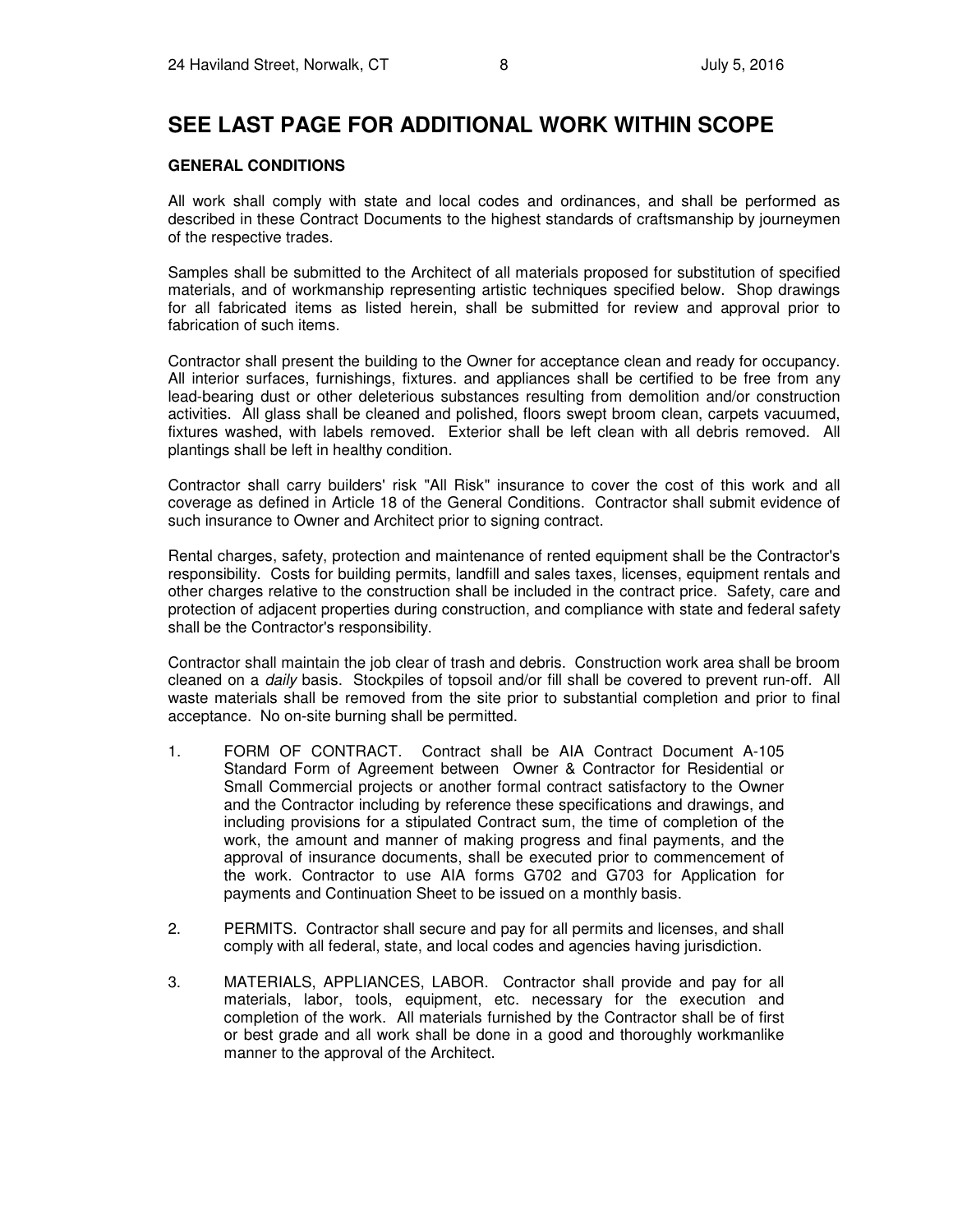- 4. LINES AND LEVELS. All lines and levels shall be established and maintained by the Contractor who shall be responsible for general layout, measurements and dimensions.
- 5. TEMPORARY SERVICES. The Contractor shall provide and maintain temporary services consisting of electrical power, telephone, water supply and **toilet facilities** during the construction phase.
- 6. CHANGES IN THE WORK. Owner may order changes in the work without invalidating the contract, but any adjustments in the cost of the work due to such changes shall be agreed to in writing **before** the same are executed.
- 7. COORDINATION. The Contractor shall coordinate his work with the work of other trades separately contracted by the Owner. These include, but are not limited to, Septic System, Sprinkler System, Landscape Work, Master Bath Interior and Carpeting.

#### **DEMOLITION AND REMOVAL**

All work shall be performed in accordance with the Manual of Accident Prevention in Construction, latest edition, published by the Associated General Contractors of America, the State Demolition Code, and the State Building Code. Contractor shall assume full responsibility for damage resulting from work to the property of the Owner and adjacent private properties, making good such damage to the full satisfaction of the Owner and Architect.

Perform all demolition and removal work shown on the Drawings, and as necessary to perform all new construction work shown and noted. All demolition, removal, shoring, and similar work required to complete the entire contract is included in this Section except where certain items of such work as specified in other Sections. Protect all parts of structure that are to remain, as well as equipment, furnishings, curbs, paving, and personnel, from damage by weather and by the Work. Assume full responsibility for damage to structure and injury to personnel. Make repairs required to structure, without extra cost to Owner.

Provide, erect, and maintain planking, lights, barricades, warning signs, and guards required by insurance company regulations, State and local ordinances, and OSHA.

Salvageable materials resulting from demolition and not specified to be re-used, including, but not limited to kitchen cabinets, appliances, plumbing fixtures, lighting fixtures, windows, doors and toilets, shall remain the property of the Owner, or shall be disposed of by General Contractor as directed by Owner. Store these materials within building area as directed, and protect from damage. Other materials shall become property of the Contractor and are to be removed from the site immediately. Accumulation of debris and rubbish will not be allowed.

Provide the permanent and temporary shoring, underpinning, anchoring and bracing required by the nature of the work, to make all parts absolutely stable and rigid, even where such shoring, underpinning, anchoring, and bracing are not explicitly specified. Contractor will be held strictly accountable for any damage to persons, properties on premises resulting from failure to provide same, either through lack of proper judgment or for any other cause.

#### **SITE WORK**

Contractor to restore all existing grass areas to their original conditions.

Contractor shall do all necessary excavation of whatsoever character as required or indicated on the drawings for foundations, walls, trenches, slabs. Provide fences, barricades, and/or lights around all open trenches, excavations and other hazards. Take all steps necessary to identify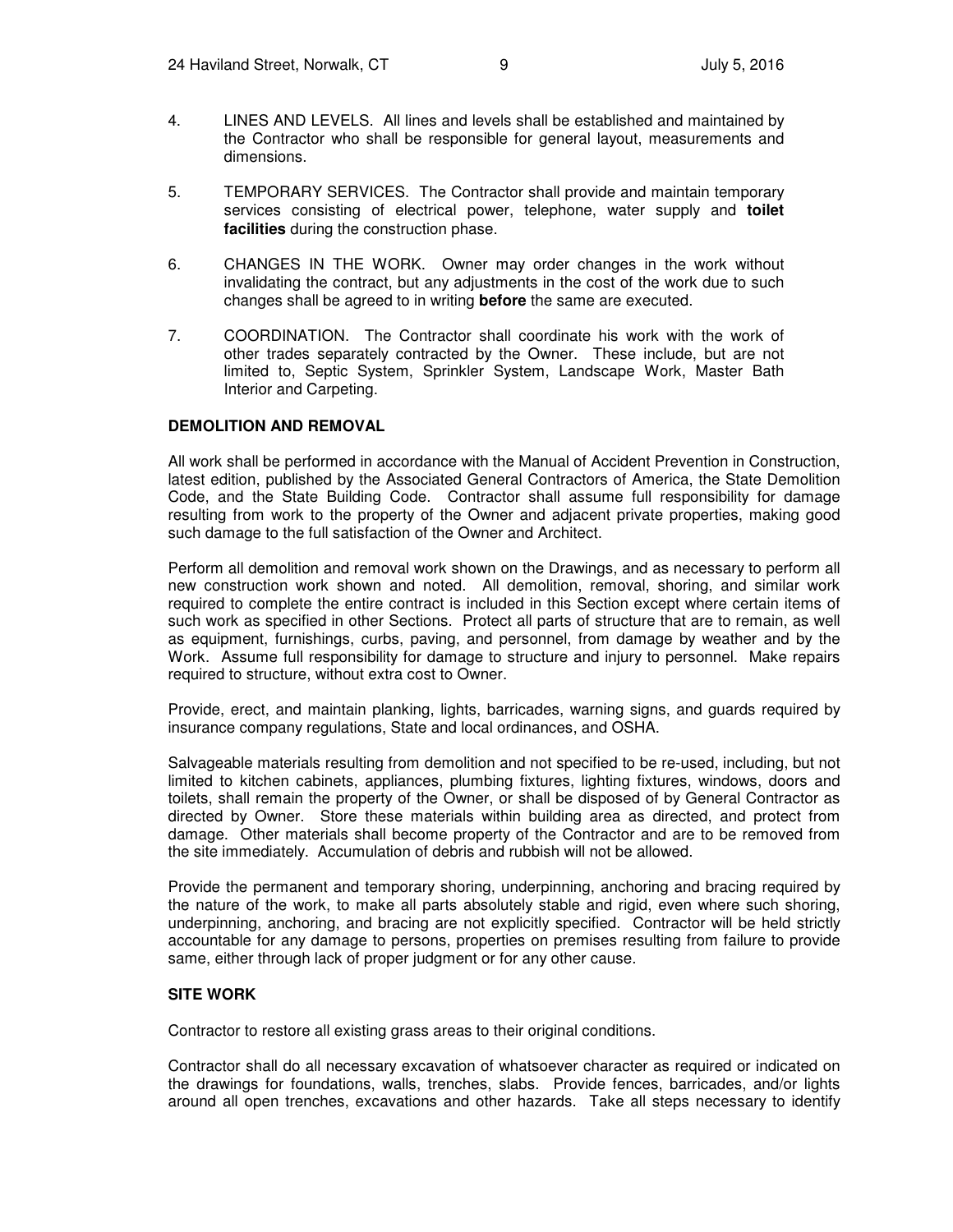and protect existing underground piping, tanks, and utilities during excavation, demolition or subsequent construction activities.

Backfilling operations are the responsibility of the Contractor. Foundation walls shall be adequately braced before backfilling. All backfill materials shall be placed in compacted layers. Provide 6" min. deep granular fill under concrete slabs, steps and the proposed patio on grade and elsewhere as indicated on drawings.

Bring finish grade to lines shown. All grades shall slope away from building to the natural grades, existing topsoil being used for this purpose. Finish grading shall provide for a minimum of 4" of topsoil coverage at all newly graded areas. Take care not to disturb existing subsurface piping, utility lines, conduits or other existing work to remain.

Furnish and install leader drains where indicated on the drawings, or where required.

#### **SUBSURFACE CONDITIONS**

Information on subsurface conditions (if any) bound with the Contract Documents or otherwise made available to the Contractor may be used in the design of the project. The Owner and the Architect do not warrant that subsurface information is accurate or complete and the Owner and the Architect shall not be responsible for interpretations or conclusions made by the Contractor based on this information. If subsurface conditions encountered are different from those assumed for design of the project, the Contractor shall immediately notify the Owner and the Architect in writing. Changes in the work required because of unknown subsurface conditions shall be governed by the "Concealed Conditions" requirements of the "General Conditions of the Contract for Construction".

#### **CONCRETE**

Concrete used for the construction of foundations, slabs, steps, footings and other work shown, shall have a proportion by volume, dry mixed, of one part Portland Cement, two parts sand, four parts clean sharp gravel. Mix with water as required to produce concrete with a minimum ultimate strength of 3000 psi at 28 days, or as otherwise noted.

Cast in place concrete shall be poured continuously, with no cold joints. Materials shall be adequately vibrated to prevent the occurrence of air pockets and honeycomb effects. Concrete walls shall be pointed at all ties and blemishes with sand and cement grout.

#### **RAINPROOFING STEEL**

Provide steel foundation anchor bolts (1/2" x 12" long with suitable end restraint) 1'-0" from each corner and at a maximum spacing of 4'-0" between bolts.

Poured concrete footings shall be placed on undisturbed soil or solid bedrock, at or below elevations shown or noted on drawings. Mixing and placing of concrete shall conform to the applicable provisions of ACI Bulletin 304 entitled "Recommended Practices for Measuring, Mixing, Transporting and Placing Concrete. No concrete shall be poured subject to freezing conditions, or on frozen ground.

Concrete slabs on grade be 4" thick reinforced with 6"x6" welded wire mesh of #10 wires over 6" porous fill. All slabs to be finished monolithically, smooth and level. Provide vapor barrier over porous fill under slabs.

#### **MASONRY**

Materials: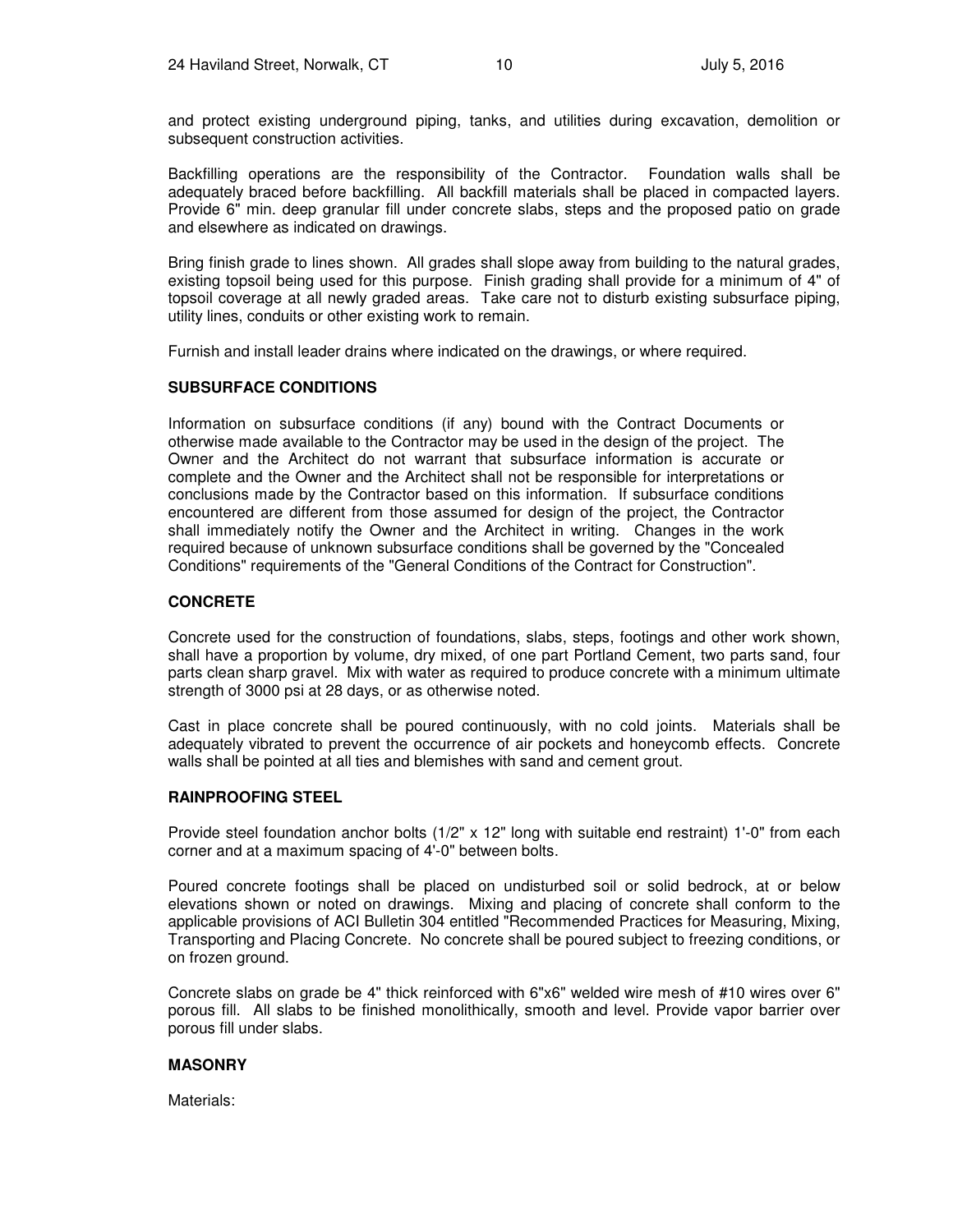Mortar: Type M cement mortar consisting of 1 part portland cement, 1/4 part lime and 2- 3/4 parts damp loose sand, generally matching existing mortar.

Block: ASTM-C 90, Grade N-1, moisture controlled, standard weight type.

#### **CLEANING**

All exposed existing exterior masonry shall, be washed and thoroughly cleaned of all stains.

#### **STRUCTURAL STEEL**

Furnish and install miscellaneous bracket supports, steel columns, hangers, beams, bolts, bearing plates, lintels and anchors for all work shown on the drawings and not specified elsewhere. All steel: A36 steel with shop applied rust inhibitive primer. All steel work shall comply with applicable ASTM requirements for physical properties, design, fabrication and installation.

#### **ROUGH CARPENTRY**

Framing lumber: No. 2 Douglas Fir dimension lumber of sizes shown. Wood blocking shall be solid and match the depth of main members, framing notes describe members required for structural purposes only. All blocking and members required by codes are in addition to members shown.

Use existing Subfloor at existing structure use new Subflooring/Underlayment: INT/APA Tongue and Groove plywood, 3/4" thick, glued and screwed. Bridging for floors and rafters shall be 1"x3" cross bridging at intervals not to exceed 8'-0" and securely nailed at each end at new rear addition

Use existing sheathing at main structure. Use new Sheathing at new rear addition: ¾". 1/2" Plyscord CDX except as otherwise noted. Exterior grade plywood:  $\frac{3}{4}$ " thick at roof;  $\frac{1}{2}$ " thick at walls.

New exterior walls at rear addition to be 2"x6" studs placed not more than 16" o.c. All windows and door openings shall have studs doubled on jambs. Interior partitions shall be constructed of 2"x4" studs placed not more than 16" o.c.

Frame new exterior stairs at rear of first floor as per plans using pressure-treated lumber. Use Trex decking / treads and pressure-treated wood rails.

Engineered structural lumber shall be of types and sizes shown on drawings. Micro=lams, and other structural wood products shall be shored, joined, and installed in accordance with manufacturers printed instructions.

#### **FINISH CARPENTRY**

Woodwork which is to be painted shall have exposed surfaces free of defects that would show after being painted.

Exterior Clapboard Siding shall fibercement board by James Hardi Company or approved equal. Provide new PVC corner boards as shown on drawings. New eaves, rakes, fascia, and trim to be constructed using PVC mateials from Azek Company or approved equal.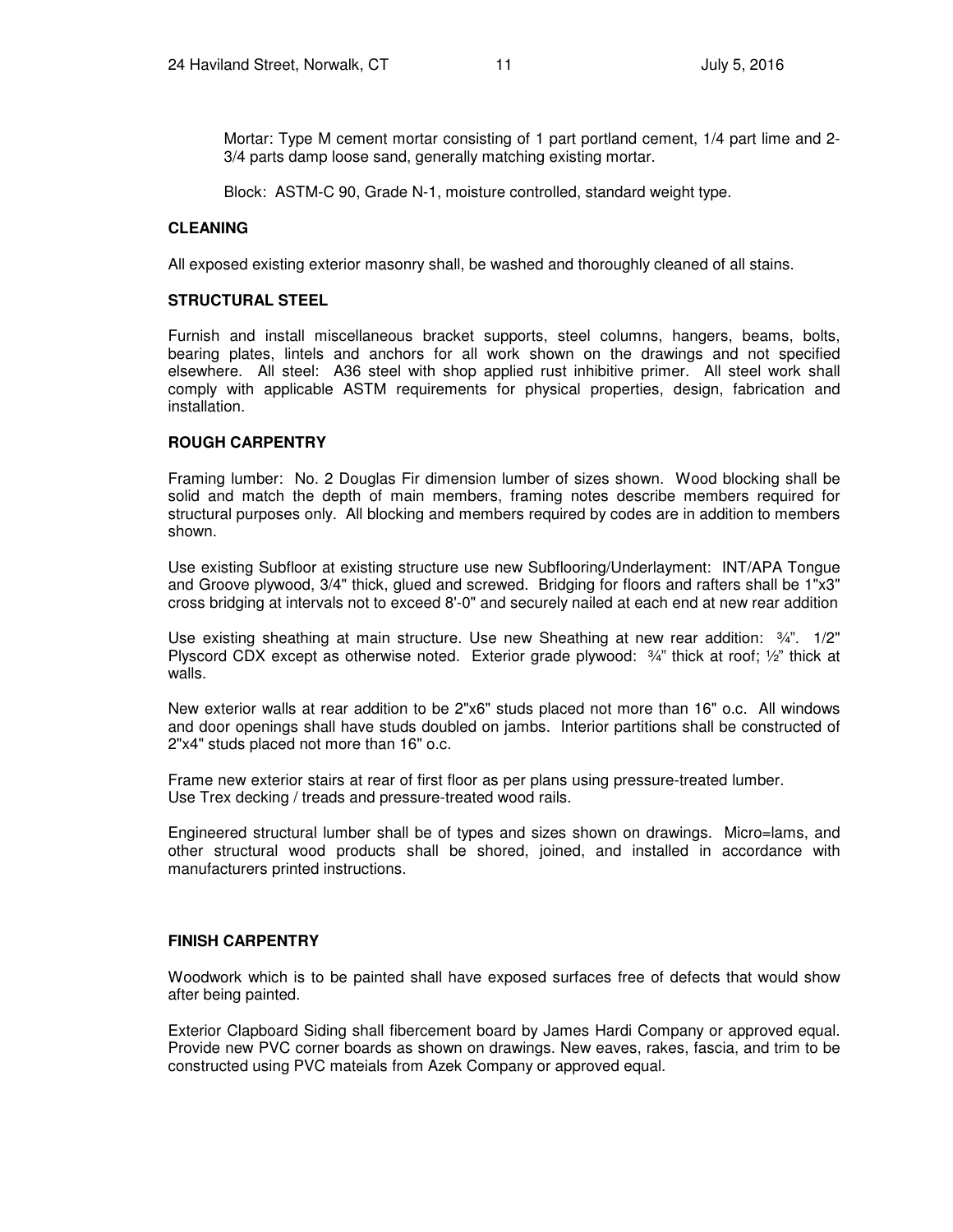Exterior nails and miscellaneous fasteners shall be hot-dipped galvanized except siding and trim. Fasten siding to sheathing and framing in compliance with manufacturer's instructions including requirements for type, size location and spacing of fasteners**. Fasteners for HardiPlank and Azek will be stainless steel.** 

Install exterior trim with of size and type shown and noted with minimum number of joints possible, using full-length pieces, to greatest extent possible.

Place Pre-painted pine baseboard in all interior rooms.

Place Pre-primed pine jambs and casing around all windows, doors and openings. Sills at all windows.

Place Oak banisters at interior stairs.

Place Coated wire shelving and rods in all closets. **Linen closets will have 4 shelves each.** 

Wood stairs (first to second floor) shall be stress grade no. 1, with oak treads and pine risers. Stair framing shall be well spiked together. Rough carriages, if used, shall be cut to exact shape as required to receive finish treads and risers. Finished stairs shall be free of squeaks and vibrations. Rails, newels and additional components shall be by Crown Heritage Company at locations shown on drawings. New stair treads shall be sanded as required, and shall receive 3 coats satin finish clear polyurethane.

Finish: All work to be executed by trained journeymen and shall be filled, sanded smooth, and ready for finish treatment.

#### **INSULATION**

Close cell foam insulation with Thermal resistance value of R-38 to be placed at all existing rafters bays. By Icynene Inc or approved equal.

Close cell foam insulation by Icyneme, Inc or approved equal. Thermal resistance values shall be R-21 at all existing exterior walls, unless otherwise noted. All floors and ceilings shall receive R-38 insulation and exterior walls. Blanket insulation shall be fiberglass blankets, foil-face as manufactured by Ownens Corning Fiberglass Thermal resistant. Values shall be R-30 between first floor and basement areas.

Insulation at penetrations of walls, partitions, or slabs by ducts of pipes: Thermafiber Safing Insulation, 4 lb. density spun mineral wood fibers manufactured by U.S. Gypsum Co. Miscellaneous insulation at all gaps and spaces shall be fiberglass wool packed to a density of 2 lbs./cu. ft.

Air-infiltration barrier on exterior of building: Tyvek Housewrap manufactured by DuPont Chemical Co., or approved equal.

#### **ROOFING**

Asphalt roofing shingles shall be 30-year waranteed 300 lb. per square GAF Timberline architectural-grade asphalt shingles of color selected by owner installed over Ice and water shield. Installation shall comply with requirements of the manufacturer for application over solid sheathing. Replace and existing damaged sheathing if required. Step flashing shall be built of 16 oz. copper sheet.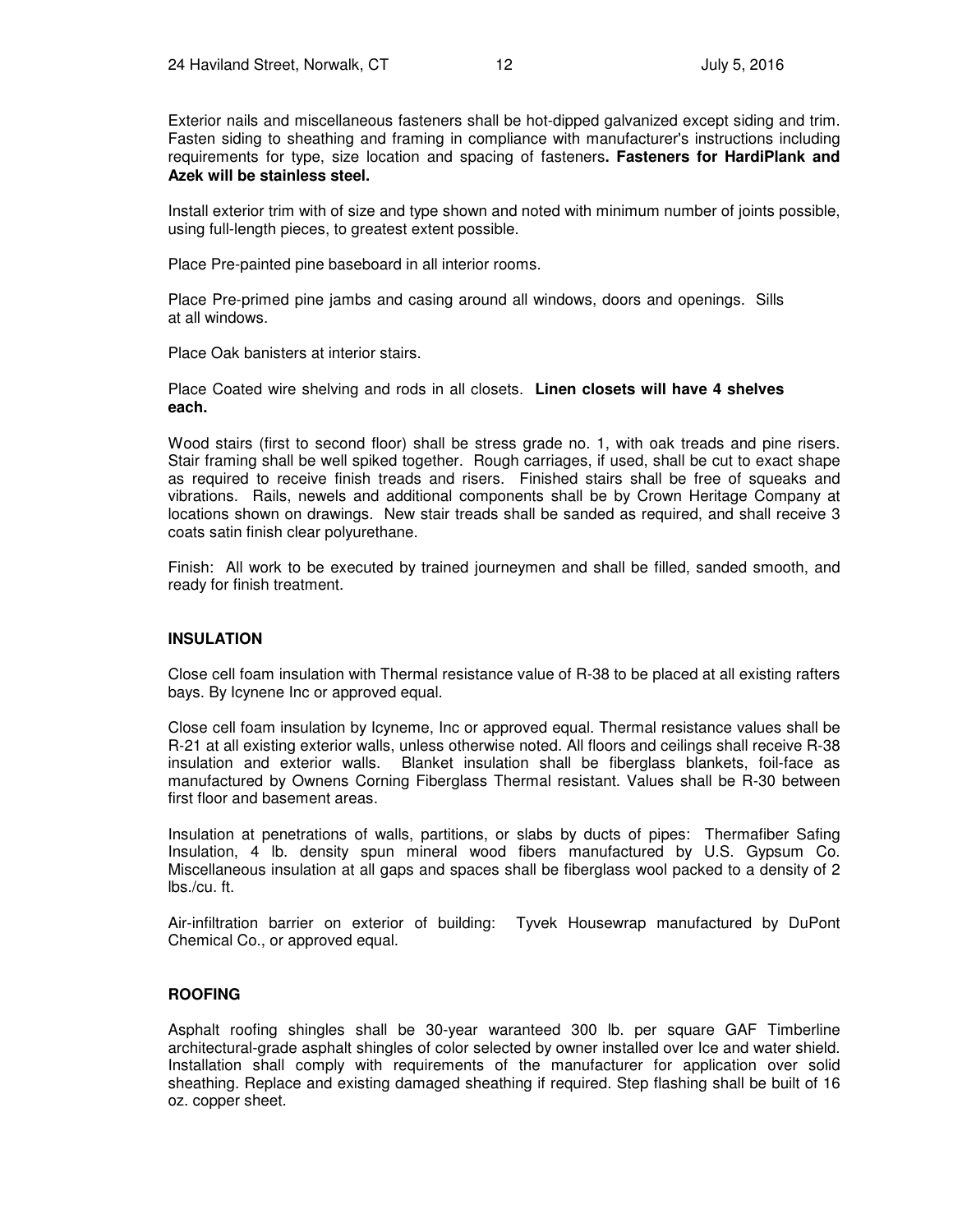#### **EPDM Roof -**

Contractor to provide RubberGard EPDM minimum 0.060" thickness. Contractor shall guarantee roof against failure for any reason of material or installation for a period of two years. See Attached Data Sheet.

#### **DECKING SURFACE**

All new exterior decking, stairs, railings, newl posts to be made of composite material by Trex co or approved equal. Scribe decking around house, railings, as required. Railings to be as shown on Drawings, with fasteners concealed to the greatest extent possible. Top of handrails to be set at a minimum of 3'-0" above deck surface.

#### **WINDOWS**

Windows shall be manufactured by Andersen Co Series 400 or approved equal by Architect and Owner. With Low -4/ low-E glass. Glass shall be tempered where required. Similated Divided light grille configuration. Insect screens.

Windows shall be shipped with factory-primed flat casing. **Contractor shall verify all rough opening sizes and window types prior to placing order**, Windows shall be installed in accordance with manufacturer's printed instructions. Contractor shall verify smoothly operating condition of all units and clean all windows prior to acceptance of job by Owner and Architect.

#### **DOORS**

Interior doors shall be 6-panel Pre-Hung wood doors, unless otherwise noted, and shall be of sizes shown on Drawings. All new interior doors shall be solid core wood/ Masonite doors 1-3/8" by Jeld Wen Co. Place louvered bi-fold doors with heavy duty hardware as shown.

Exterior doors doors shall be as per material/equipment/appliance schedule.

#### **FINISH HARDWARE**

See Material/Equipment/Appliance section

#### **GYPSUM DRYWALL**

Remove any existing plaster and/or gypsum wallboard on existing wall and ceiling surfaces of work areas noted on Drawings as necessary to complete the proposed work shown. Replace with new gypsum drywall as specified herein. New partitions and all patching of existing conditions shall also be included as part of this work. Patch smooth all areas disturbed by any trades or subcontractors included herein or contracted separately.

Gypsum board: USG regular sheetrock or similar tapered edge gypsum wall board of thickness indicated sized so as to minimize the number of joints required. Provide moisture-resistant type at wet locations including walls and ceiling at new bathrooms, and elsewhere required.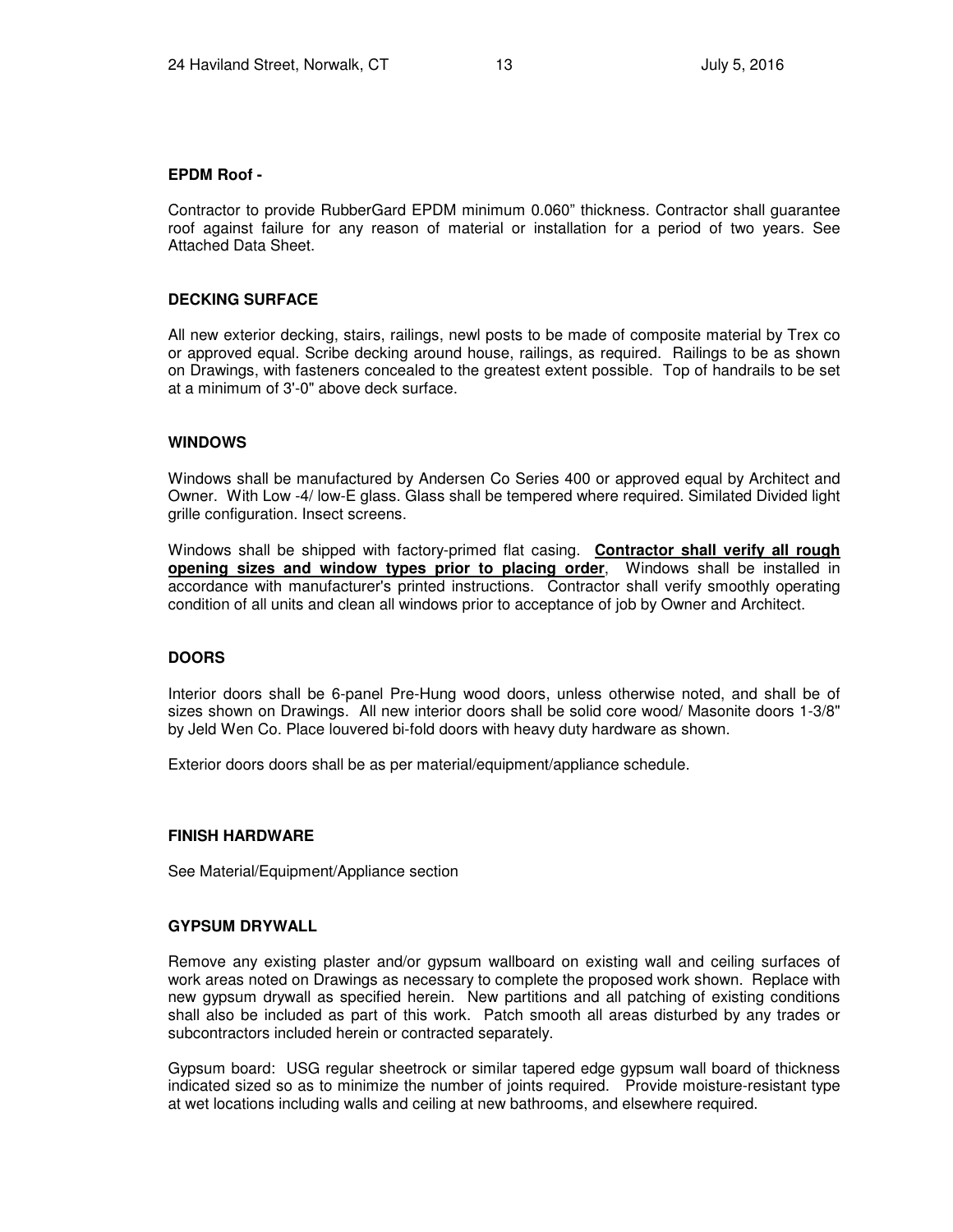Gypsum board at Stairs walls, between floors and ceilings and other locations where fire ratings are indicated or required: USG Sheetrock 5/8" firecode or similar tapered edge Type 'X' gypsum wall board.

Fasteners: GWB-54 nails, spaced in accordance with manufacturer's recommendations. Spacing of nails shall not exceed 16" for walls and ceilings.

Joint treatment: USG Perf-a-Tape joint tape, one coat USG Ready-Mixed joint compound-taping, and three coats USG ready-mixed joint compound topping. Reinforce ceiling and wall angles and inside corner angles with tape folded to angle and embedded in compound.

#### **PAINTING**

All paint and related finish materials shall be of the highest quality with low VOC by Benjamin Moore, Sherwin-Williams or approved equal. Colors shall be selected by Owner or from manufacturer's samples.

Interior gypsum wallboard to receive 1 coat latex base flat and two finish coats.

#### **FINISHES**

Bedrooms and first-floor stairs: heavy duty carpet Bathrooms: porcelain tile Kitchen / Living / Dining / Laundry: Vinyl plank tile.

#### **SHEET METAL WORK**

Except as otherwise noted, all flashings shall be 16 oz. copper. Install flashings at all roof penetrations, changes in slope and/or plane, and other areas where required. Overlap pieces as required to properly shed water and prevent leaking. Install sheet metal flashing at all roof to chimney intersections.

Remove all existing gutters and leaders. Provide new aluminum gutters and leaders wherever shown or noted and at all eaves where required. New gutters shall be constructed of heavy gauge aluminum and shall be fitted with screens to prevent accumulation of leaves.

#### **SEALANTS**

Caulking for interior joints: Tremco Acrylic Latex Caulk, manufactured by the Tremco to be VOC. Type manufacturing Co., or approved equal.

Sealant for interior and exterior joints where required: Sikaflex one-component moisture cured non-sag polyurethane-base elastomeric sealant manufactured by Sika Chemical Co. or approved equal, meeting the requirements of Federal Specification TT-2-00230C, Type II, Class A.

#### **CABINETS AND COUNTERTOPS**

Kitchen Cabinets and bathroom vanities shall be purchased and installed by the cabinet manufacturer to plywood box with solid- wood doors and drawers. Metal drawer slides and stops. Cabinet manufacturer: Kraft Maid Co. or approved equal. Counter tops to be plastic laminate by Wisonart, Formica or Laminar Abaca with ogee edges. General contractor shall be responsible for all cutting, patching and leveling required. General Contractor shall also be responsible for installation of all appliances furnished by owner.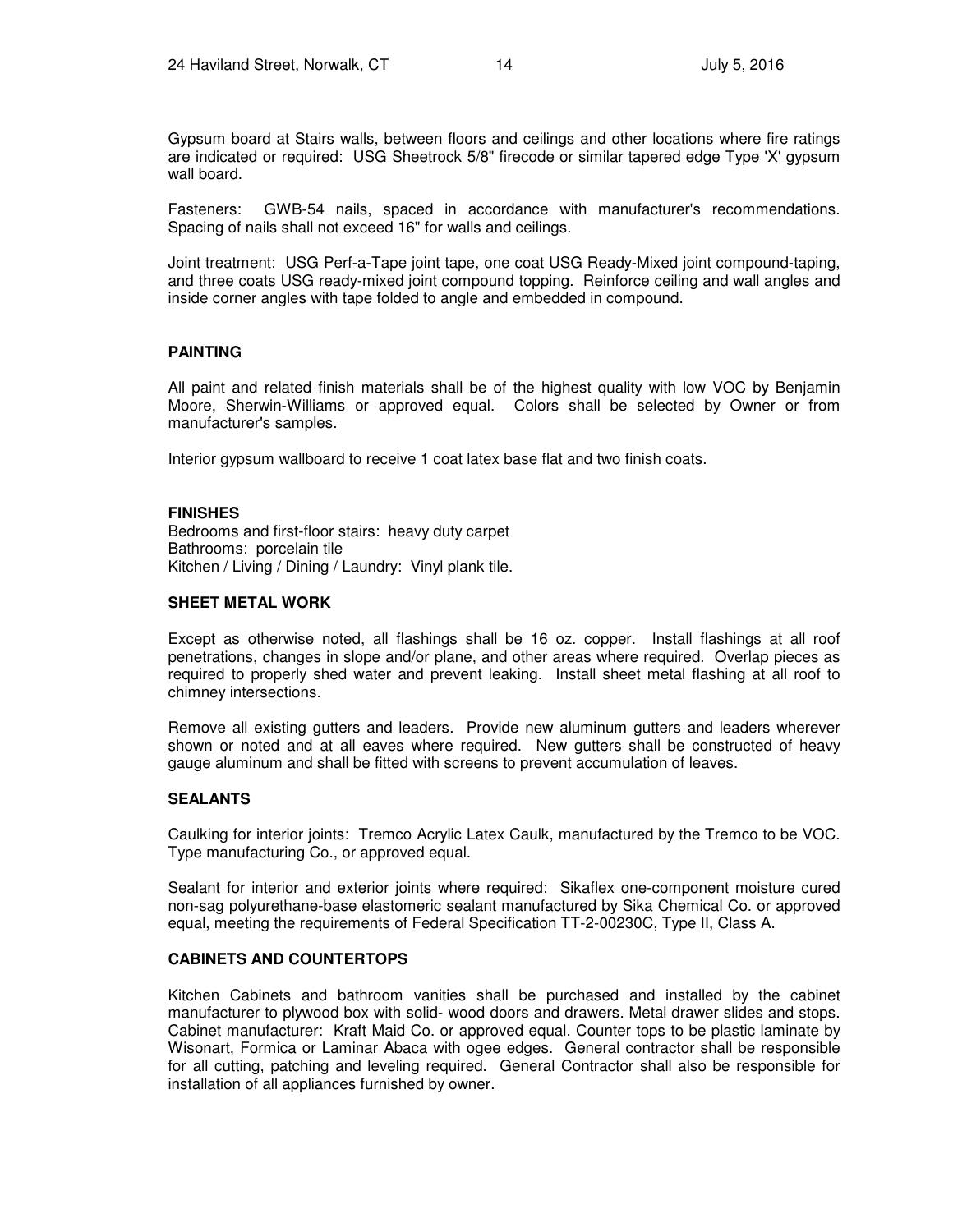Place recessed medice cabinets in all bathrooms 16 x24 by Kolher Co.or Broan Co

#### **APPLIANCES**

See Material/Equipment/Appliance section

Provide all wiring and utility connections required for proper operation. Follow installation instructions and requirements provided by manufacturers. Coordinate locations and opening sizes required with cabinet manufacturer.

#### **TILE**

See Material/Equipment/Appliance section

Prepare all surfaces to properly receive all tilework.

#### **PLUMBING**

Contractor shall provide all labor, materials, and equipment necessary to install plumbing fixtures, ventilation, drains, and related items. All work shall comply with state and local codes and ordinances.

| Fixture:       | Water:                   | Waste:                   | Vent:                    |
|----------------|--------------------------|--------------------------|--------------------------|
| Water closets: | 1/2"                     | יי צ                     | っ"                       |
| Lavatories:    | 1/2"                     | $1 - 1/4"$               | $1 - 1/4"$               |
| Sinks:         | 1/2"                     | $1 - 1/2"$               | $1 - 1/4"$               |
| Floor drains:  | $\overline{\phantom{0}}$ | 3"                       | $1 - 1/2"$               |
| Hose bibs:     | 1/2"                     | $\overline{\phantom{0}}$ | $\overline{\phantom{0}}$ |

Plumbing shall include, but not necessarily be limited to all work related to new sinks and new kitchen cabinets, bathroom and including fixtures and appliances Provide new exterior hose bibs where indicated on the drawings.

#### **HEATING AND AIR-CONDITIONING SYSTEM**

The Contractor shall furnish and install high efficiency gas-fire forced air and condenser units/ cooling coil in each unit. The Contractor shall guarantee that the system is adequate to maintain 70 degrees F at 0 degrees F outside temperature for heating An Efficiency rating of 96% AFUE and an A/C/ system with 14 SEER rating. No use of fiberboard ductwork permitted. The Contractor shall submit shop drawings to the Architect for review and approval, indicating locations and sizes of all ductwork and supply and return registers, and including computations of their proper sizing. Fabrication of system components shall begin upon receipt of approved shop drawings.

After the system has been installed it shall be balanced and tested to verify that each individual source substantially functions in accordance with the approved system design requirements. The Contractor shall place the system in operation and operate it for sufficient time to prove that it functions properly and in accordance with the design requirements. The Contractor shall furnish one year warranty for proper functioning of the equipment and include a price for an extended service contract for a minimum period of five years.

The Contractor shall furnish and install on-demand high efficiency gas-fired hot water heater as well as Programmable thermostats.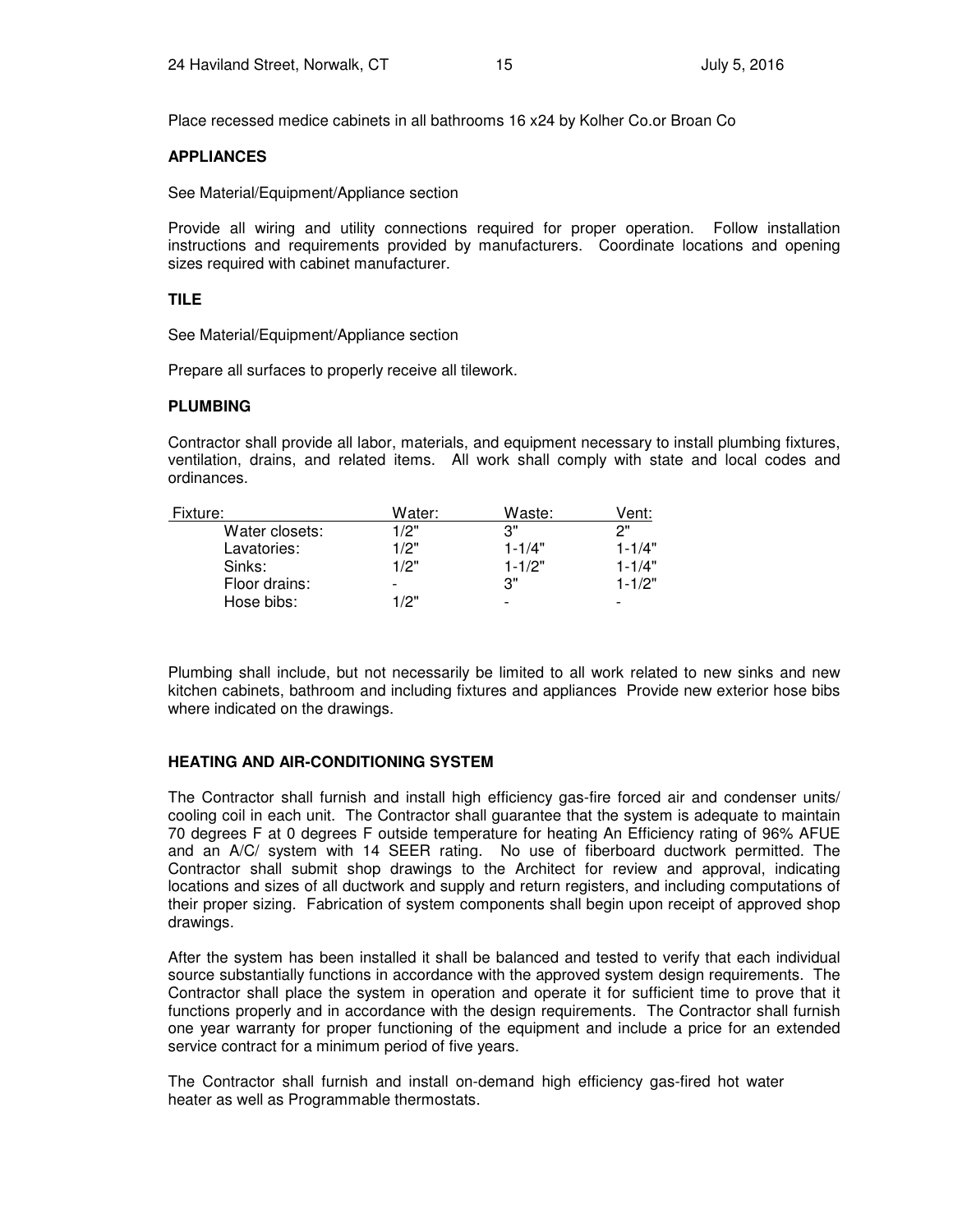#### **ELECTRICAL WORK**

The Contractor must comply with all applicable local, state and federal requirements; serving electrical and telephone utility requirements; codes; ordinances; rules; regulations and standards including current revisions. The entire electrical installation shall comply with or surpass the most recent edition of the National Electrical Code.

Make no installation of work which would leave inadequate operating or servicing space for any item on the project. Drawings are not intended to show in detail all features of work. Check location of electrical work to determine in advance that it clears all openings, structural members, etc. Arrange and schedule work so that a minimum of cutting and patching is required. Tools and equipment used for installation shall be adequate, safe and in first-class condition for all work and shall be used only for use intended. Check all electrical switches, connections, equipment and installations with owner and architect prior to final sign-off. All testing shall be in accordance with manufacturer's recommendations of item being tested.

All materials and equipment furnished shall be new, of first-class quality, free from defects and conforming with Underwriter's Laboratories, Inc. standards where indicated or required, and be so labeled. Materials and equipment not specified and where required for UL approval shall be furnished and installed at no additional cost to the Owner. Enclosures for all equipment shall be suitable for use intended and shall be rated for use intended.

Provide copper grounding cables at locations noted and in accordance with codes.

All recessed **LED** high-hat fixtures, **LED** under-cabinet inch-lighting, closet lighting and other utility lighting and exterior lighting shall be included in base price, although final selections all must be approved by Owner prior to purchase. Installation, wiring, switching and testing of all fixtures shall be included in base bid. All high-hats and sconces to be on dimmer switches.

The electrical contractor shall fully guarantee the electrical installation for all work under this section, for a minimum of one year from the date of final acceptance by the Owner, against all evidence of imperfect workmanship, failure, malfunction of materials and/or equipment. Work found to be defective within this period shall be replaced promptly without additional cost to the Owner.

Contractor shall also provide and install low voltage boxes and jacks in the walls at each bedroom and living room area alomg with new Cat 6 wiring to be run to a central location in the basement for incoming connection of cable, data and telephone.

#### **ALTERNATES**

Refer to Proposal Form for alternates to be accepted or rejected at the sole discretion of the Owner.

Contractor shall provide prices for any additional work as may be requested by the Owner during the course of the work, for his/her acceptance as Extra Work, subject to review by the Architect.

#### **GUARANTEE**

All work shall be guaranteed for a period of one year from date of final completion unless otherwise guaranteed for more than one year by manufacturer or per specifications.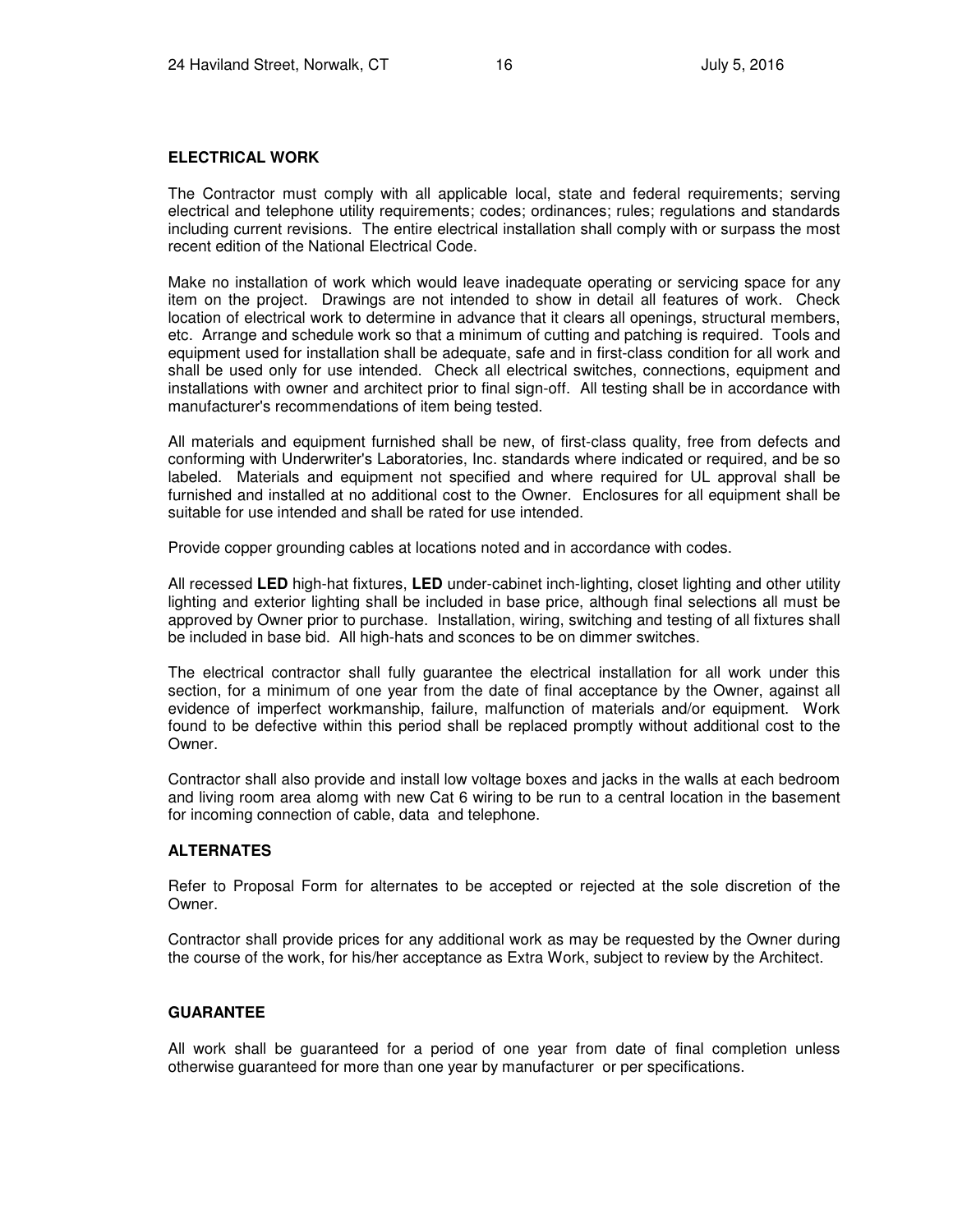## **SEE NEXT PAGE FOR ADDITIONAL WORK**